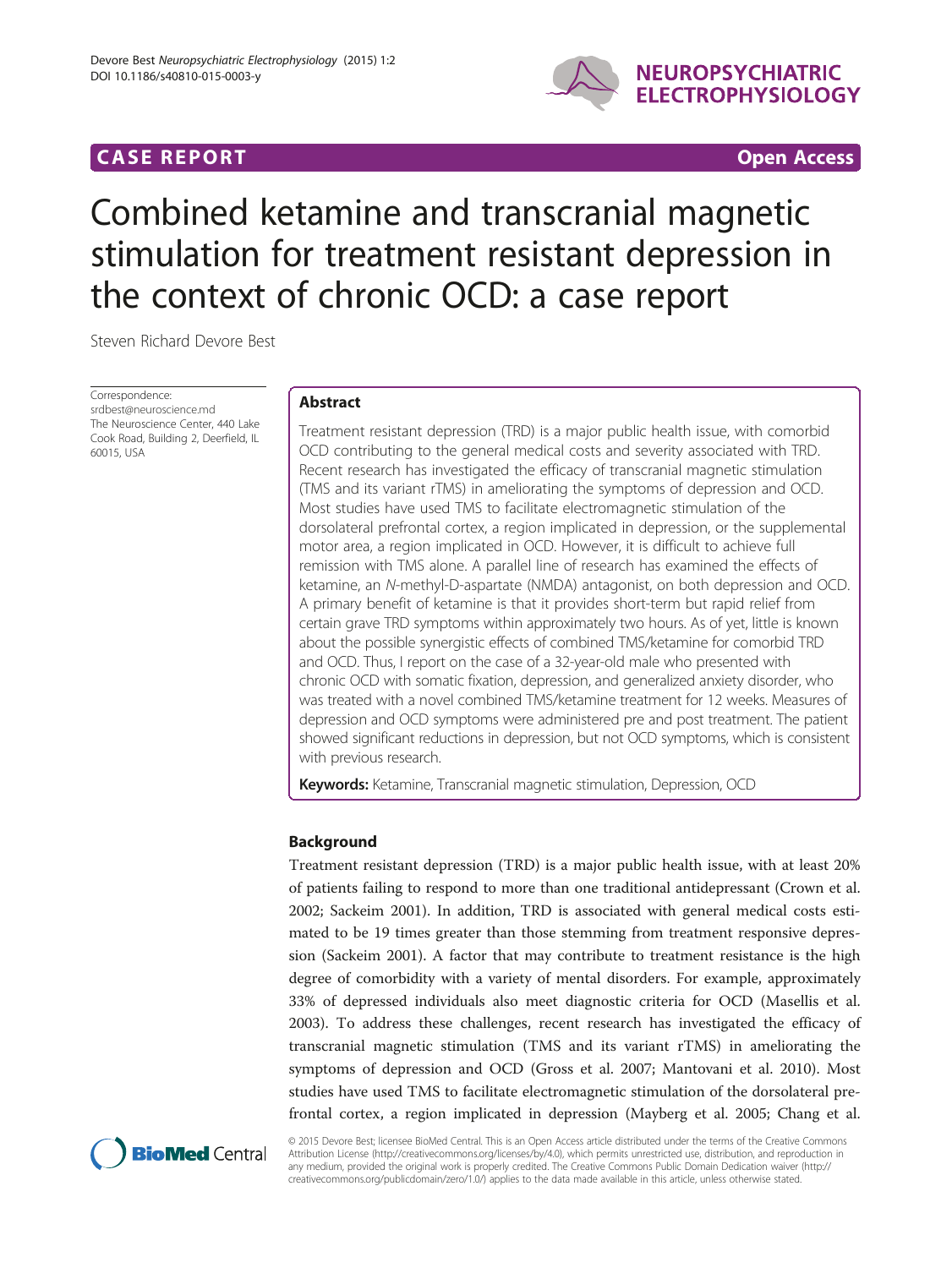[2011](#page-3-0); Smith et al. [2013](#page-3-0)), or the supplemental motor area (SMA), a region implicated in OCD. However, it is difficult to achieve full remission with TMS alone. A parallel line of research has examined the effects of ketamine, an N-methyl-D-aspartate (NMDA) antagonist, on both depression (Berman et al. [2000;](#page-3-0) Diazgranados et al. [2010;](#page-3-0) Murrough et al. [2012;](#page-3-0) Zarate et al. [2006;](#page-3-0) Zarate et al. [2012](#page-3-0); Ibrahim et al. [2012](#page-3-0)) and OCD (Bloch et al. [2012\)](#page-3-0). A primary benefit of ketamine is that it provides short-term but rapid relief from certain grave TRD symptoms within approximately two hours. As of yet, little is known about the possible synergistic effects of combined TMS/ketamine for comorbid TRD and OCD.

One study suggested that a factor implicated in TRD is dysregulation of a thalamocortical circuit encompassing the anterior cingulate cortex (ACC) and other areas (LLínas et al. [1999\)](#page-3-0). Research has also shown abnormalities in ACC neuronal functioning in OCD (Ursu et al. [2003](#page-3-0)). In addition, research has shown that the ACC can be affected by TMS directed to the medial frontal cortex which overlays the ACC (Hayward et al. [2007\)](#page-3-0). Accordingly, I hypothesized that transcranial magnetic stimulation of the medial frontal cortex would affect the ACC and thereby facilitate a less abnormal level of functioning in the relevant thalamocortical circuit, and thus improve the response to ketamine. I report on a chronically depressed patient with comorbid OCD first diagnosed in childhood who did not respond to numerous antidepressant medications, and who was then treated with a novel combined ketamine/TMS technique. The patient showed substantial improvement in depression symptomatology, though not in OCD symptomatology, after 4 months of weekly treatments. An IRB exemption was obtained from an independent accredited agency.

#### Case presentation

Patient X is a 32-year-old male who presented with chronic obsessive-compulsive disorder with somatic fixation, depression, and generalized anxiety disorder. Patient X was treated with pharmacological interventions and psychotherapy for 50 months before beginning ketamine/TMS treatment. During this initial treatment phase, Patient X's symptoms did not respond to treatment with the mood stabilizers (olanzapine and valproic acid), antidepressants (desvenlafaxine, sertraline, and fluvoxamine), anti-anxiety medication (chlorazepate), psychostimulants (lis-dexamphetamine, and methylphenidate), gabapentin, or conventional psychotherapy. Before beginning ketamine/TMS treatment, Patient X had been coincidentally referred to a licensed psychologist for a comprehensive pretreatment assessment of symptomatology. The assessment included the Beck Depression Inventory-2 (BDI-II), the Beck Anxiety Inventory (BAI), the Beck Hopelessness Scale (BHS), and the Personality Assessment Inventory (PAI), which includes subscales measuring a variety of psychopathology domains. PAI subscale scores greater than 70 indicate clinically significant difficulties. At the pretreatment assessment, Patient X exhibited severe levels of depression (BDI-II = 48) in terms of cognitions (PAI DEP-C = 81), affect (PAI DEP-A = 77), and appraisals of hopelessness (BHS = 18). In addition, Patient-X reported severe anxiety (BAI = 52). Related to these symptoms, Patient  $X$  reported a high degree of suicidal ideation (PAI SUI = 89). Patient  $X$  also demonstrated clinically significant levels of obsessive-compulsive symptoms (PAI ARD-O = 78). The OCD symptoms included engaging in behavioral rituals to decrease anxiety, fear of losing control of impulses and handling contaminated objects, a heightened need for order, high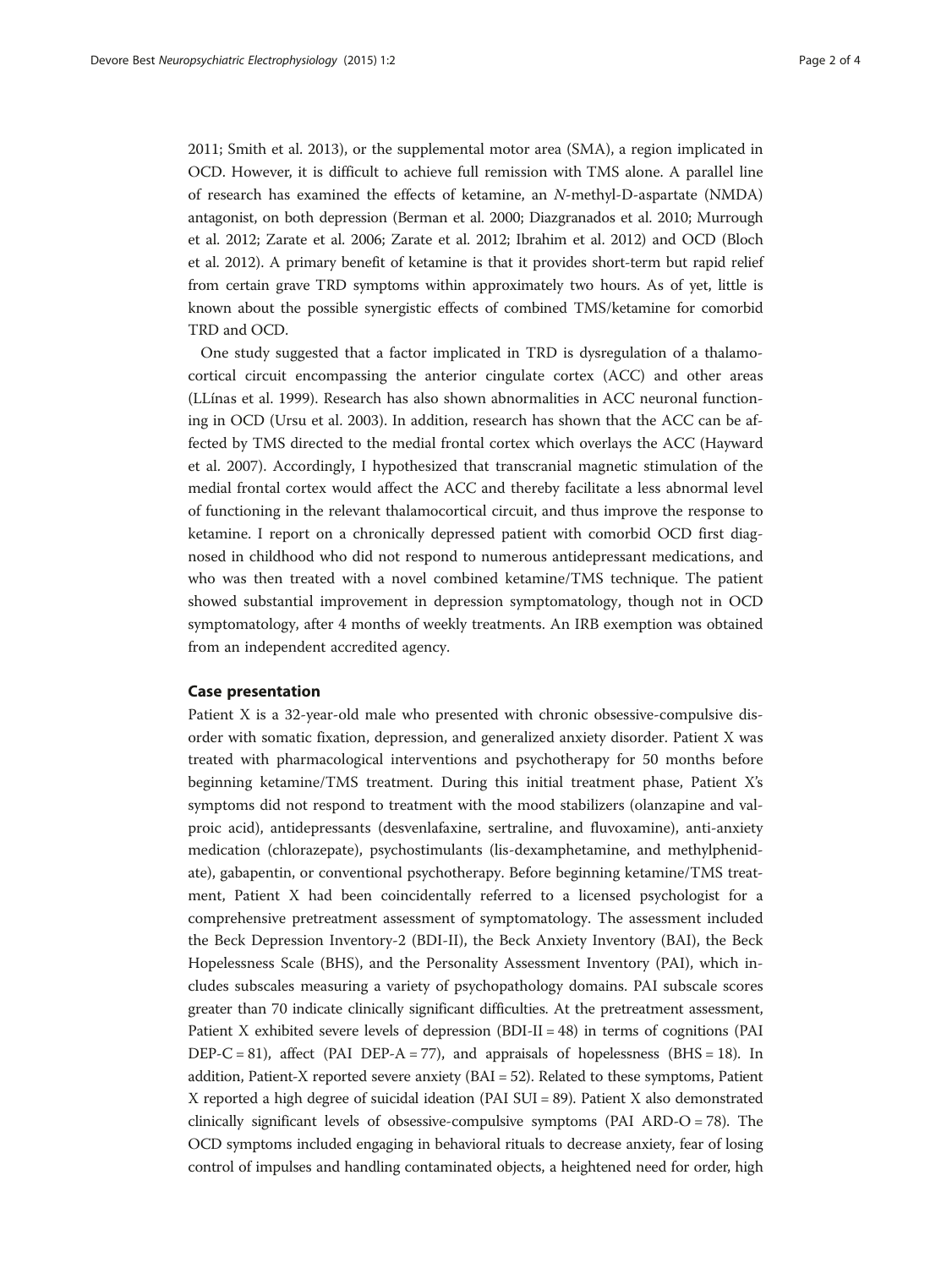anxiety in messy or disordered environments, being excessively detailed and pedantic, a strong need to control his feelings and thoughts, and overarching perfectionism.

Prior to beginning combined treatment, Patient-X was given 2 days of rTMS pretreatment (4 treatments per day of 30 minutes each with 45 minutes of rest between treatments). Combined ketamine/TMS treatment began the following day and continued twice per week for 10 weeks. Combined treatment consisted of 50 minutes of 1Hz continuous TMS with an intravenous ketamine infusion administered concurrent to and bracketed within the middle 40 minutes of TMS, resulting in 5 minutes of TMS pre and post infusion. The dosage of infused ketamine increased gradually from 40 mg at the first treatment to a peak of 425 mg at the  $12<sup>th</sup>$  treatment, and tapered down to 225 mg at the last treatment. The dose increases occurred in order to assist the patient in reaching a mildly dissociated and cataleptic state. I hypothesized that greater dosages were needed until central nervous system function reached a point of maximal health. I defined this point as when both the patient and a close family member rated the patient's functioning as normal. Once normal functioning was achieved, I began to taper the dosage. During combined treatment, the TMS head coil (manufactured by Neotonus) was positioned at the midline (Fz on 10/20 positioning system) of the anterior scalp to achieve maximal stimulation of the medial prefrontal area that overlays the anterior cingulate, a region implicated in depression (Gross et al. [2007](#page-3-0)). TMS treatments were administered at 115% of motor threshold (threshold of comfort for this patient) at 1Hz continuous pulsation given that these settings were within safety guidelines and consistent with my usual method. Using this method, I hypothesized that the dissociative effects of ketamine along with TMS activation of the anterior cingulate would help reestablish normal oscillatory rhythms in this region, leading to a decrease in depression and OCD symptoms.

After 8 twice-weekly treatments, Patient X began to report improvements in mood that increased throughout treatment. At post-treatment, Patient X was again evaluated, by the same licensed psychologist for comprehensive assessment. At this assessment, Patient X reported greatly decreased levels of depression (BDI-II = 13) in terms of  $\cos$ nitions (PAI DEP-C = 61), affect (PAI DEP-A = 66), and appraisals of hopelessness  $(BHS = 4)$ . In addition, Patient X reported reduced anxiety  $(BAI = 24)$  and no ongoing evidence of suicidal ideation (PAI SUI = 51). However, Patient X's obsessive-compulsive symptoms remained elevated (PAI ARD-O = 84).

### Conclusions

This case report adds to the literature on improving the efficacy of brain electromagnetic stimulation by administering pharmacological agents that modulate glutamatergic transmission. Whereas previous research suggests that TMS is somewhat effective in treating depression and OCD, and that sub-anesthetic doses of ketamine are temporarily helpful with depression and OCD; the present case report suggests that a combined ketamine/TMS treatment may be a more efficacious treatment for refractory depression than either infused ketamine or TMS alone. However, this combined treatment did not affect the OCD symptoms, which is partially consistent with a previous study showing that ketamine had no lasting effect on OCD symptoms. Despite the promising findings in this case report, one limitation is that I was not able to establish that placement of the TMS coil stimulated the ACC as was hypothesized. Future research should